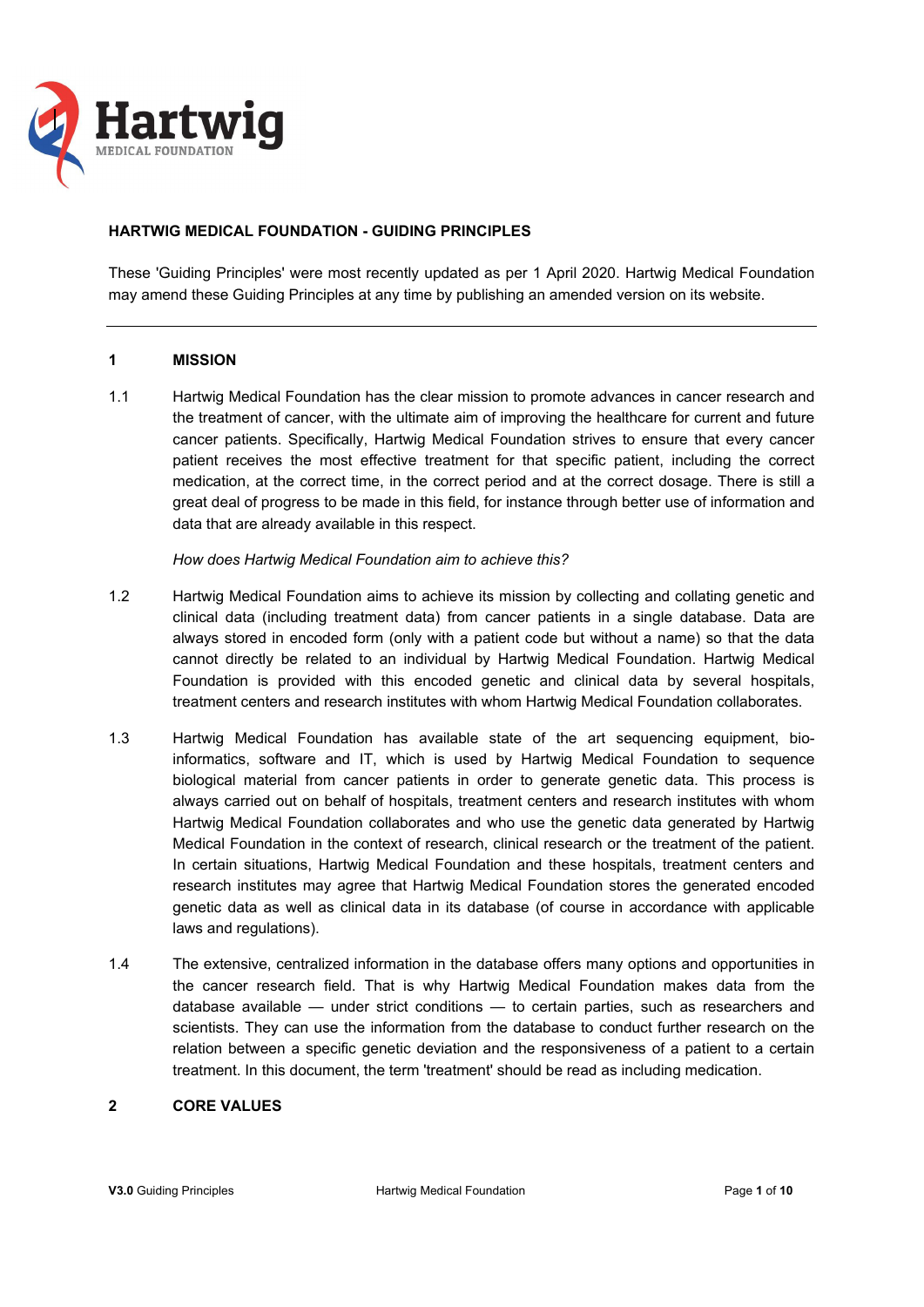

- 2.1 Hartwig Medical Foundation applies the following core values:
	- Development. Hartwig Medical Foundation aims at contributing to scientific research, in order to promote the development of new treatment methods and, thus, to contribute to the development of safe, effective and affordable treatment.
	- Integrity. Hartwig Medical Foundation handles data, including patients' personal data, in a reliable, careful, secure and transparent manner.
	- Reliability. Hartwig Medical Foundation seeks to be a reliable partner for patients, hospitals, treatment centers, research institutions, academic institutions and experts, in order to promote scientific and social advances in the field of cancer.
	- Fairness. Hartwig Medical Foundation values and operates in accordance with the FAIR principles. This means that the data stored in Hartwig Medical Foundation's database are findable, accessible, interoperable and reusable.

# **3 SAFEGUARDING THE CORE VALUES**

3.1 The aforementioned core values are essential for Hartwig Medical Foundation. They are nonnegotiable and underlie all of Hartwig Medical Foundation's decisions. Hartwig Medical Foundation translates the core values into specific arrangements and goals as far as possible, and safeguards them from a variety of perspectives, namely (i) social, (ii) ethical, (iii) legal, and (iv) contractual. Below, each of these perspectives will be further elaborated.

## **Social sphere**

- 3.2 Society needs new, more efficient methods of research into cancer and cancer treatment and development. The collection and exchange of data plays a central role here. A great deal is already possible in terms of technology — including the use of electronic patient records and eHealth applications — and a tremendous amount of information is available. Applying the available technology to the available information  $-$  in the right way  $-$  can lead to a huge step forward in the field of healthcare innovation.
- 3.3 For quite some time, there has been a trend within the healthcare sector towards sharing more information, improving the quality of available information and fostering increased and better collaboration. Parties such as Health-RI play an important role in this respect. For example, Health-RI has observed that many research results fail to reach patients, that data become lost or cannot be used or reused and that money is wasted as a consequence. It has also identified fragmentation of data, of organizations, and of the way in which resources and samples are handled. Health-RI's goal is thus to develop an efficient, high-quality research infrastructure, with sufficient attention being paid to procedure and regulations, alongside high-quality local **facilities**
- 3.4 Hartwig Medical Foundation supports this goal and is contributing to this development. It does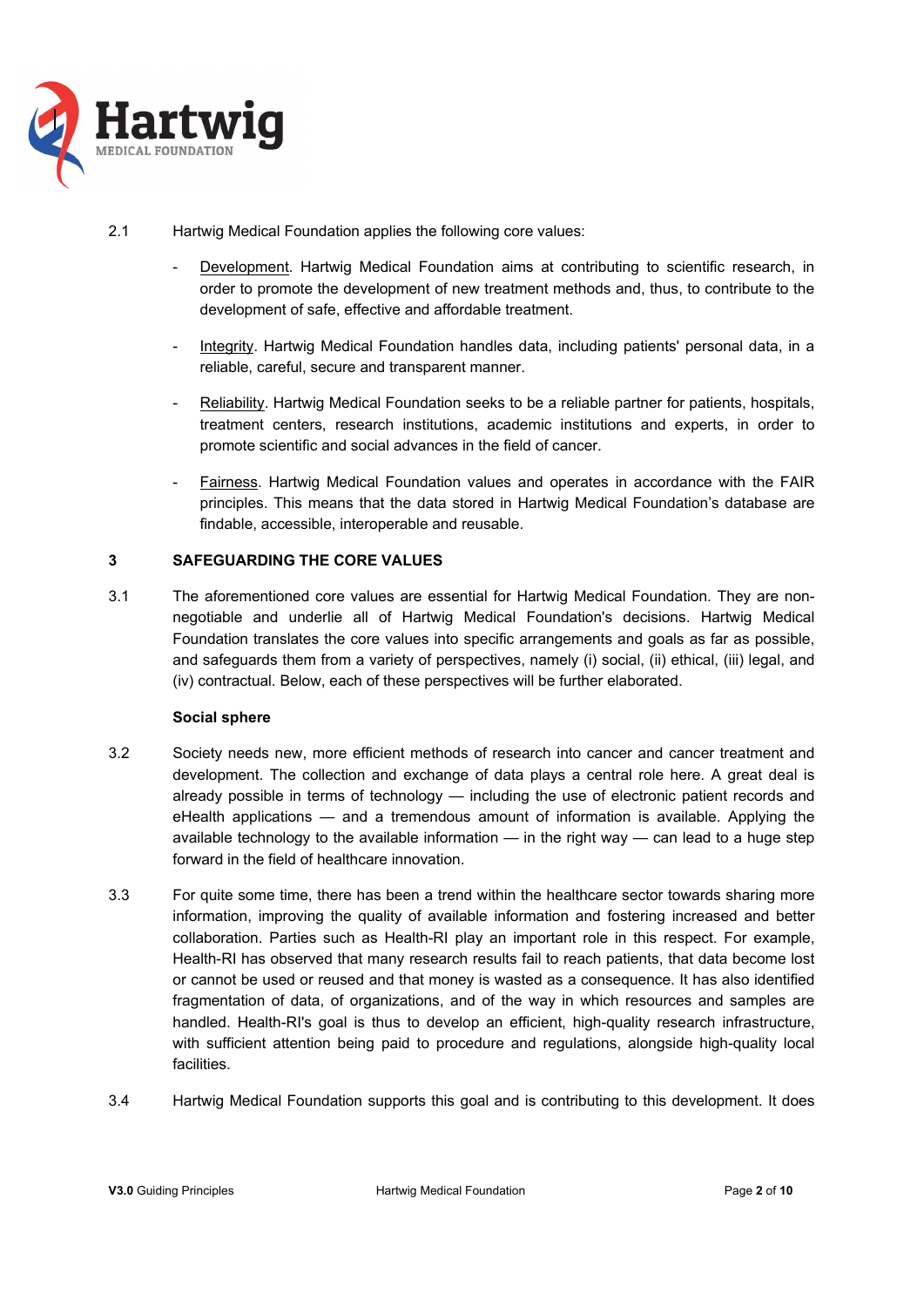

so by collecting genetic and clinical data, including treatment data, from cancer patients in a single database, and making those data available for scientific research (under strict conditions).

3.5 An important difference with existing initiatives is that Hartwig Medical Foundation only stores results from DNA/RNA analysis of biological human materials and corresponding clinical data, rather than the biological human materials itself. This makes Hartwig Medical Foundation's activities essentially different from those of biobanks. Hartwig Medical Foundation is the first party in the Netherlands to facilitate advances in research into (the correct treatment of) cancer in this way.

> Hartwig Medical Foundation is aware that it is thus venturing into – partly – unknown territory, and therefore regularly monitors the results and permissibility of its activities. Hartwig Medical Foundation engages (legal) assistance where necessary or desirable.

### *Nature of the data*

3.6 Naturally, Hartwig Medical Foundation is aware that it has personal, sensitive and confidential data at its disposal. In a society where technology is widely available and information is shared to an increasing extent, patients, hospitals, treatment centers and research institutes must be able to rely that Hartwig Medical Foundation handles this data carefully and securely.

> In Hartwig Medical Foundation's view, it goes without saying that data are to be collected and stored as securely as possible, taking account of the state of the art and the latest insights in the field of data security.

- 3.7 Hartwig Medical Foundation only has available encoded data. As a result, Hartwig Medical Foundation is not able to directly relate or link the genetic and clinical data to a specific patient. The same applies for researchers and scientists to whom data in the database of Hartwig Medical Foundation is made available.
- 3.8 Furthermore, Hartwig Medical Foundation only stores patient data in its database if and to the extent that this is possible pursuant to the applicable legislation and regulations. In addition, Hartwig Medical foundation ensures that no superfluous data are stored in the database. Hartwig Medical Foundation outsources its data processing and storage to a reputable IT company whose extensive expertise includes the data security field, whereby Hartwig Medical Foundation itself retains control of the database at all times. In this respect, Hartwig Medical Foundation agrees upon strict arrangements with the IT company.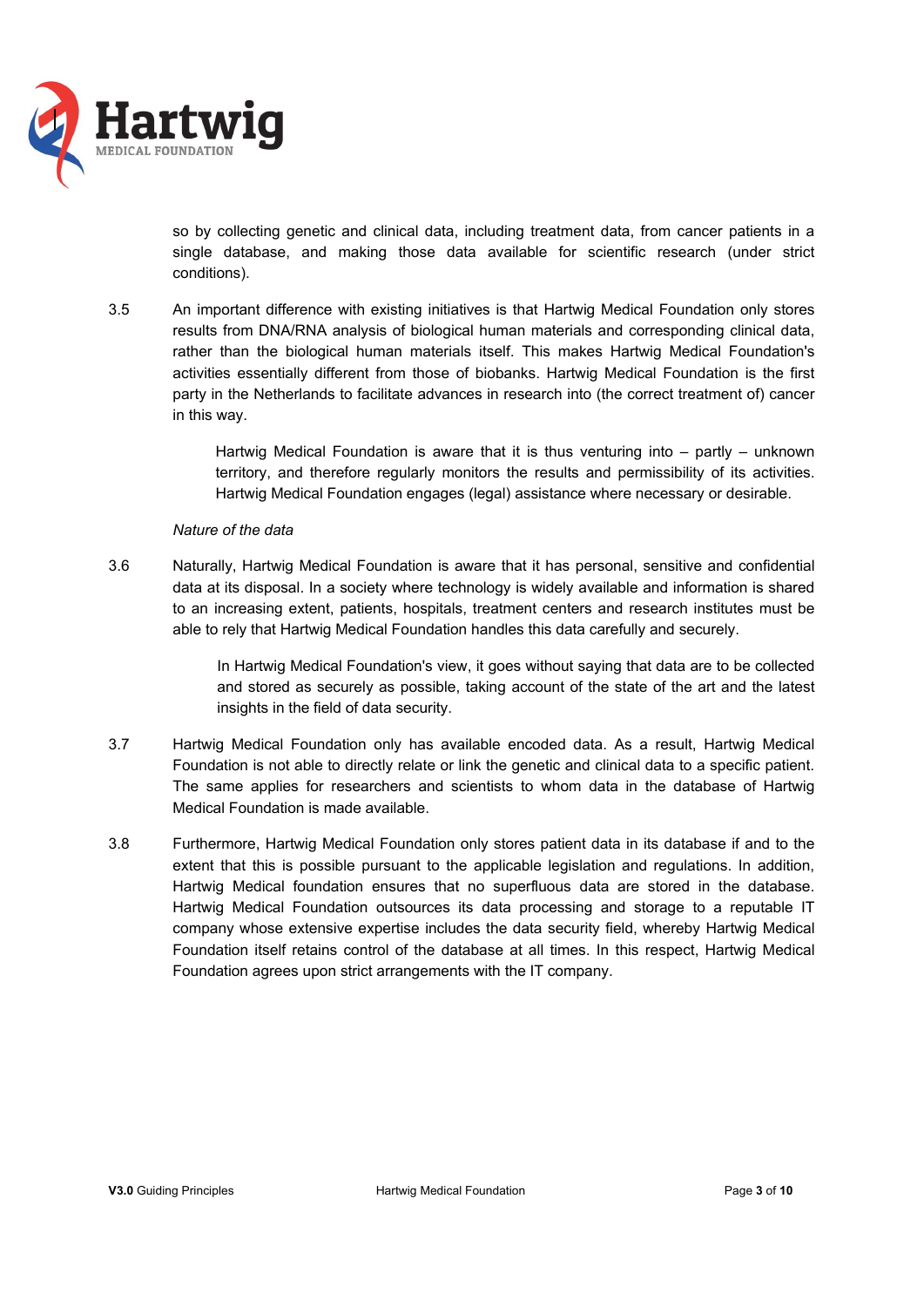

#### *Data access requests*

- 3.9 Hartwig Medical Foundation also handles the assessment of requests for access to data in its database with due care. Each request is tested and assessed by independent bodies of Hartwig Medical Foundation (the Scientific Council and the Data Access Board) using a clear, publicly accessible protocol (as laid down in the Rules of Procedure Data Access Requests which can be found on hartwigmedicalfoundation.nl/en/applying-for-data).
- 3.10 Hartwig Medical Foundation is aware that publishing scientific articles is an important way to advance research into cancer treatment. However, with a view to careful data handling, not every research plan automatically qualifies for access to data from the database.
- 3.11 The involved research plan must relate to innovative scientific and/or healthcare-economic research aimed at improving the collective healthcare system, improving/developing new treatment methods, the effective and efficient use and off-label use of existing cancer medication, and/or improving/developing safe, effective and affordable cancer medication. The research must be relevant, new, feasible, and of social and/or scientific value. Moreover, the purpose of the research must align with Hartwig Medical Foundation's core values.
- 3.12 If Hartwig Medical Foundation decides that data can be made available to a researcher, scientist or other party, it always makes available only a specific set of data (not the whole database) that, furthermore, may only be used for the approved, relevant and specific research purpose. In the license agreement that is entered into by and between Hartwig Medical Foundation and the researcher, scientist or other recipient of data, such parties commit to comply with strict requirements governing the use and protection of the data made available by Hartwig Medical Foundation.
- 3.13 As Hartwig Medical Foundation is aware that supply chain responsibility is highly important, Hartwig Medical Foundation's contracting parties are also required to apply the above guiding principles, such as the purpose limitation requirement.
- 3.14 If Hartwig Medical Foundation itself wishes to make use of the data from its database other than in the context of internal management and processes – or engages third parties for the use of data from its database, the same rules and protocols apply to Hartwig Medical Foundation as to external parties. One of the implications of this is that Hartwig Medical Foundation, too, must submit its request to the Scientific Council and Data Access Board for assessment.
- 3.15 Hartwig Medical Foundation also makes available statistical information based on the data in its database. Aforementioned Rules of Procedure Data Access Requests do not apply to requests for statistical and aggregated information based on the data from Hartwig Medical Foundation's database.

### *Publications further to a data access request*

3.16 Hartwig Medical Foundation is not involved in the research performed by a researcher, scientist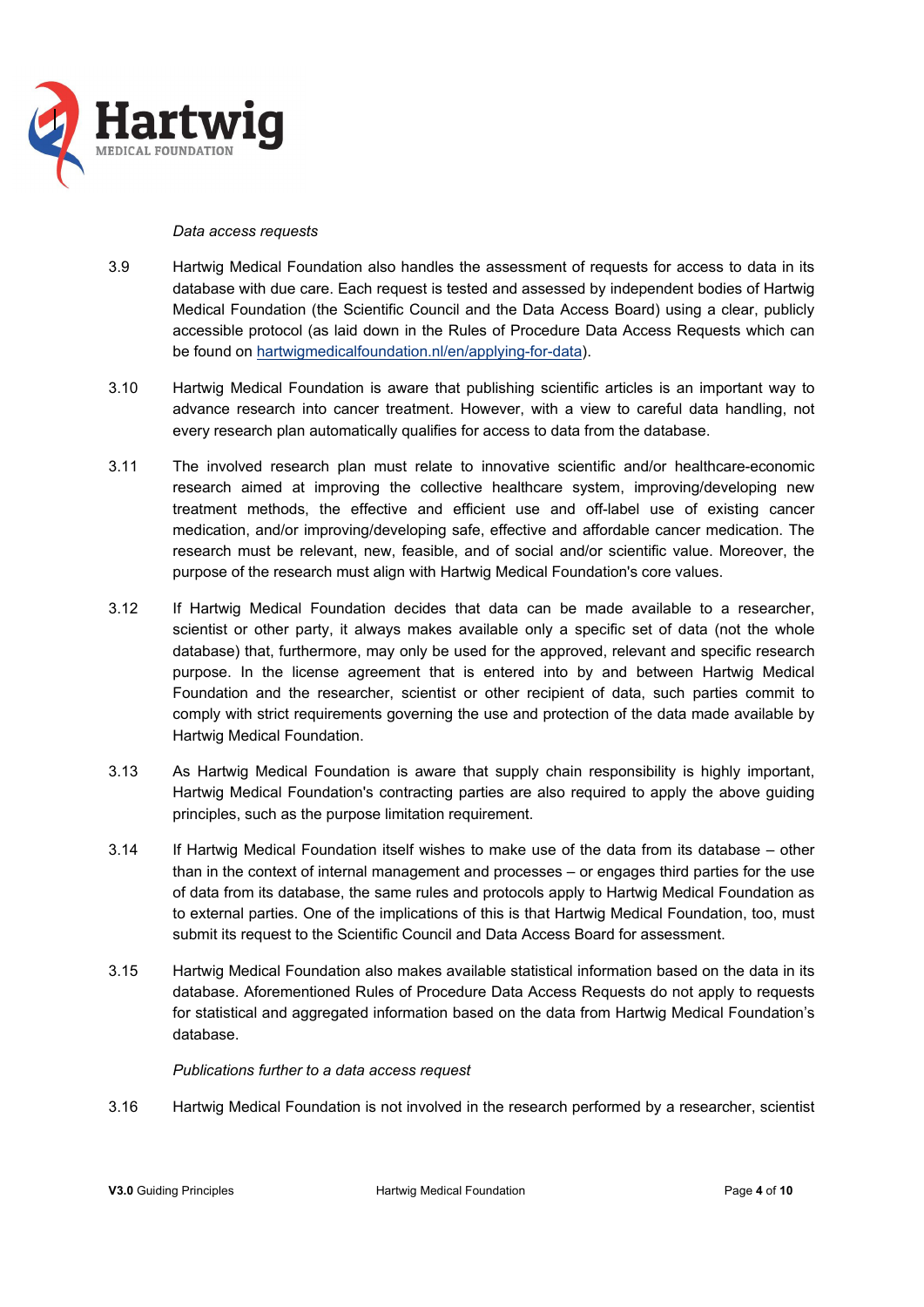

or other party to whom data is made available by Hartwig Medical Foundation pursuant to a data access request. The publication of research results based on the data made available by Hartwig Medical Foundation is important for scientific advances and, as such, is supported by Hartwig Medical Foundation. However, in the event of such publication, Hartwig Medical Foundation is not involved in the content of any publication.

- 3.17 In addition, Hartwig Medical Foundation will not, for example, claim intellectual property rights in third party discoveries resulting from data provided to those third parties. Hartwig Medical Foundation, however, applies a certain publication policy (which can be found on hartwigmedicalfoundation.nl/en/applying-for-data), acknowledging the sources of the data that have contributed to the published results.
- 3.18 The above may, obviously, be different in the event that Hartwig Medical Foundation collaborates with third parties in a specific research project.

### *Collaboration*

- 3.19 Hartwig Medical Foundation is aware that social and scientific advances cannot be made without collaboration. That is why Hartwig Medical Foundation seeks to collaborate with patients, hospitals, treatment centers, academic institutions, interest groups and experts, where possible. The basic principle here is that each party does what it is good at. Hartwig Medical Foundation brings parties together and facilitates the appropriate and efficient use of medical and research data. Supply chain responsibility plays a central role here. Each link in the chain must handle the other parties' data and interests in an ethical manner.
- 3.20 Where possible, Hartwig Medical Foundation also promotes collaboration in scientific research. If the same research plan emerges from various centers or research institutes, Hartwig Medical Foundation may advise the respective parties to join forces in a single research project.

### **Ethical sphere**

- 3.21 There is a growing awareness in society on the value of personal data, including medical data. This means that there is a greater need for openness and participation regarding the use of personal data. Hartwig Medical Foundation is aware of this, and considers transparency about the use of data to be of great importance.
- 3.22 Hartwig Medical Foundation is, for example, fully open about what it does with personal data and why. Hartwig Medical Foundation describes this inter alia in its Privacy Policy, which is available here: hartwigmedicalfoundation.nl/en/privacy-policy. Furthermore, ethical aspects are taken into account when Hartwig Medical Foundation assesses requests for access to data in its database.

### *Informed consent*

3.23 In principle, Hartwig Medical Foundation only works with 'informed consent' from patients and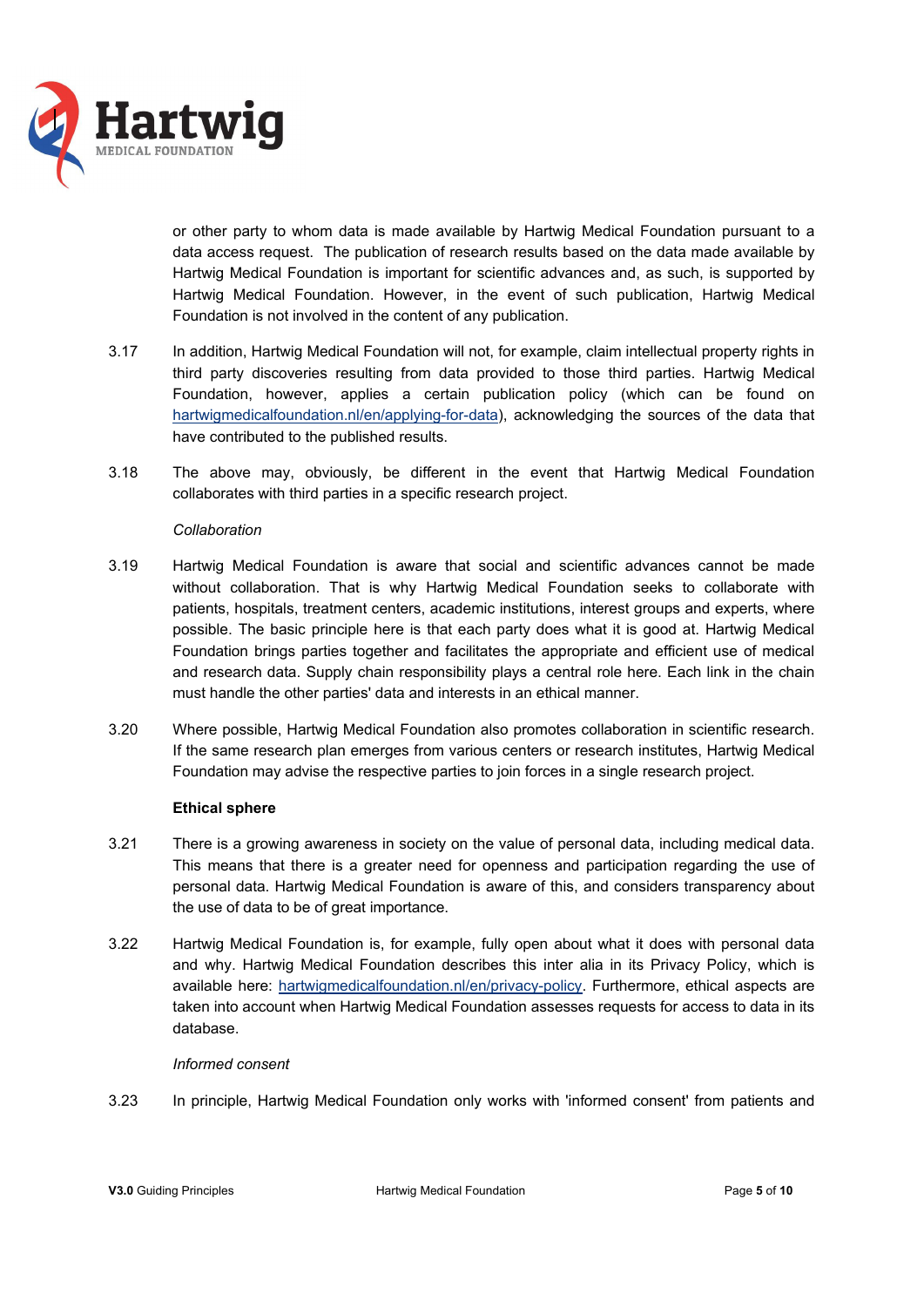

strives to offer patients options for controlling the use of their data. Under the applicable legislation and regulations and particularly, the General Data Protection Regulation, the genetic data and clinical data that are processed by Hartwig Medical Foundation qualify as 'special categories of personal data'. Hartwig Medical Foundation has designed its processing activities and policies in such way that these comply with the strict requirements that apply to this type of data.

- 3.24 However, in extraordinary cases Hartwig Medical Foundation works with data from patients whose biological human material was taken quite some time ago (for instance in case of retrospective studies). In those cases, the informed consent pursuant to which the biological human material was obtained is inadequate to serve as a sufficient legal basis for Hartwig Medical Foundation's activities (which, after all, were not known about when the relevant biological human material was taken, as Hartwig Medical Foundation did not yet exist at that time).
- 3.25 In so far as possible, in such cases Hartwig Medical Foundation will proceed to attempt to obtain adequate informed consent or to arrange for it to be obtained. However, that is not always possible or practically feasible, for example where the patient in question has died in the interim, and may even be undesirable, for example when the patient is very ill. Under certain circumstances, the public interest that Hartwig Medical Foundation seeks to serve, justifies Hartwig Medical Foundation working with personal data in these situations as well in so far as the patient did not object to that at the time. Obviously, an important condition in this respect is that the privacy and medical interests of any patients concerned are sufficiently safeguarded in accordance with these Guiding Principles. In these situations Hartwig Medical Foundation only acts after the interests involved have been carefully balanced.
- 3.26 In addition, Hartwig Medical Foundation is aware that processing of personal data could be hampered or obstructed in the event that patient data are not or insufficiently pseudonymised, or if sufficient or sufficiently clear informed consent has not been obtained. In such cases, Hartwig Medical Foundation can imagine that a socially compelling research interest may justify overriding possible privacy objections. The nature and objectives of the research play an important role in this regard. Research into a ground-breaking method of treatment at an advanced stage may more readily provide such justification than research with a less direct social benefit/interest. Obviously, this is subject to the condition that legal limits are respected and that the invasion of privacy is so minor that that patient can still trust that his or her data will be handled with due care. Hartwig Medical Foundation is aware that continuous vigilance is required to safeguard the privacy of patients. The patient and the hospitals, treatment centers and research institutes are entitled to this, and must be able to trust that data will be handled with due care.
- 3.27 The Data Protection Officer of Hartwig Medical Foundation assists in this respect. Where possible, Hartwig Medical Foundation also seeks to collaborate with interest groups. For example, Hartwig Medical Foundation believes that patients' associations have a role to play in sharing their thoughts about participation and control options for patients, particularly with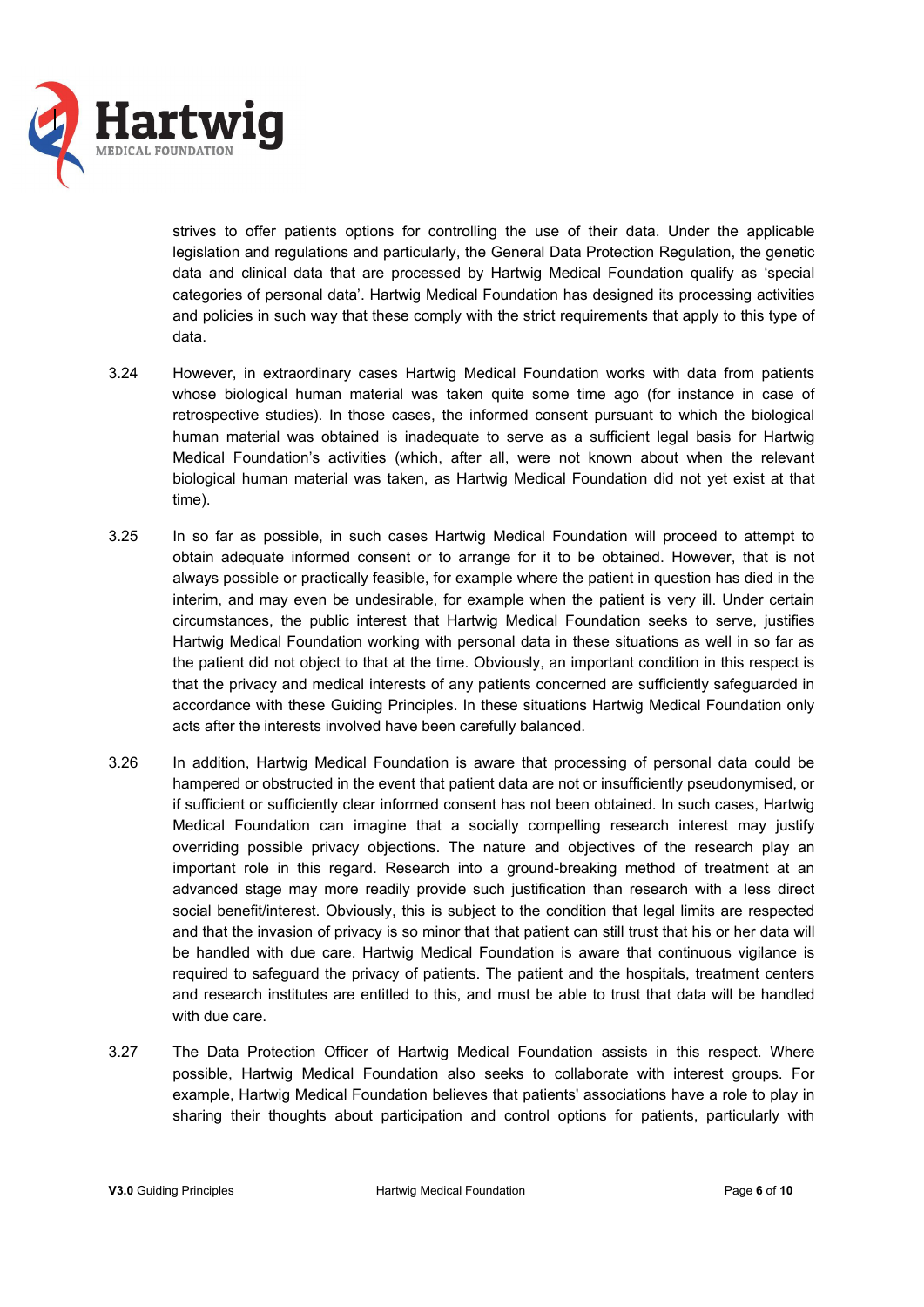

#### regard to retrospective studies.

- 3.28 When access to data in the database is requested, a careful assessment is made as to whether the intended use of the data falls within the scope of the patient's informed consent. Hartwig Medical Foundation exercises restraint, where the informed consent is insufficiently clear.
- 3.29 On the other hand, Hartwig Medical Foundation strives to avoid scientific research being unnecessarily obstructed by an overly strict interpretation of open standards and grey areas in the applicable legislation and regulations. Without scientific research, the development of new, better or more efficient treatment methods would be impossible. To conduct such scientific research, patient data are necessary.

### *Commercial use*

- 3.30 In accordance with the legal requirements for processing personal data, Hartwig Medical Foundation works in the public interest, without a profit motive. This means, for example, that Hartwig Medical Foundation ensures that data from its database are only used in accordance with its objectives (i.e. scientific research in the public interest).
- 3.31 If commercial parties, such as pharmaceutical companies, can contribute to Hartwig Medical Foundation's mission, Hartwig Medical Foundation will wish to facilitate this.
- 3.32 However, this would only be possible in the event that the research of commercial parties predominantly serves a public interest.
- 3.33 Hartwig Medical Foundation will assess whether this requirement is met in each specific case. Naturally, requests from such parties for the provision of data must also pass the same test via the Data Access Board and the Scientific Council on the basis of the Rules of Procedure Data Access Requests. Hartwig Medical Foundation will never permit the use of data for marketing or other purely commercial purposes.

*Fees* 

- 3.34 Hartwig Medical Foundation makes data in its the database available to researchers or scientists for free.
- 3.35 If, however, Hartwig Medical Foundation decides to provide data to a commercial party in a case as referred to in 3.30 above, Hartwig Medical Foundation may request a fee. In addition, Hartwig Medical Foundation may also request a fee if a request for data requires disproportionate effort on the part of Hartwig Medical Foundation. These fees are directly fed back to the Foundation and are thus fully applied in furtherance of Hartwig Medical Foundation's objectives and mission: the advancement of scientific research into cancer and cancer treatment.
- 3.36 Data will never be 'sold'. All that is provided is a contractual right to use specific data from the database for a specific research question.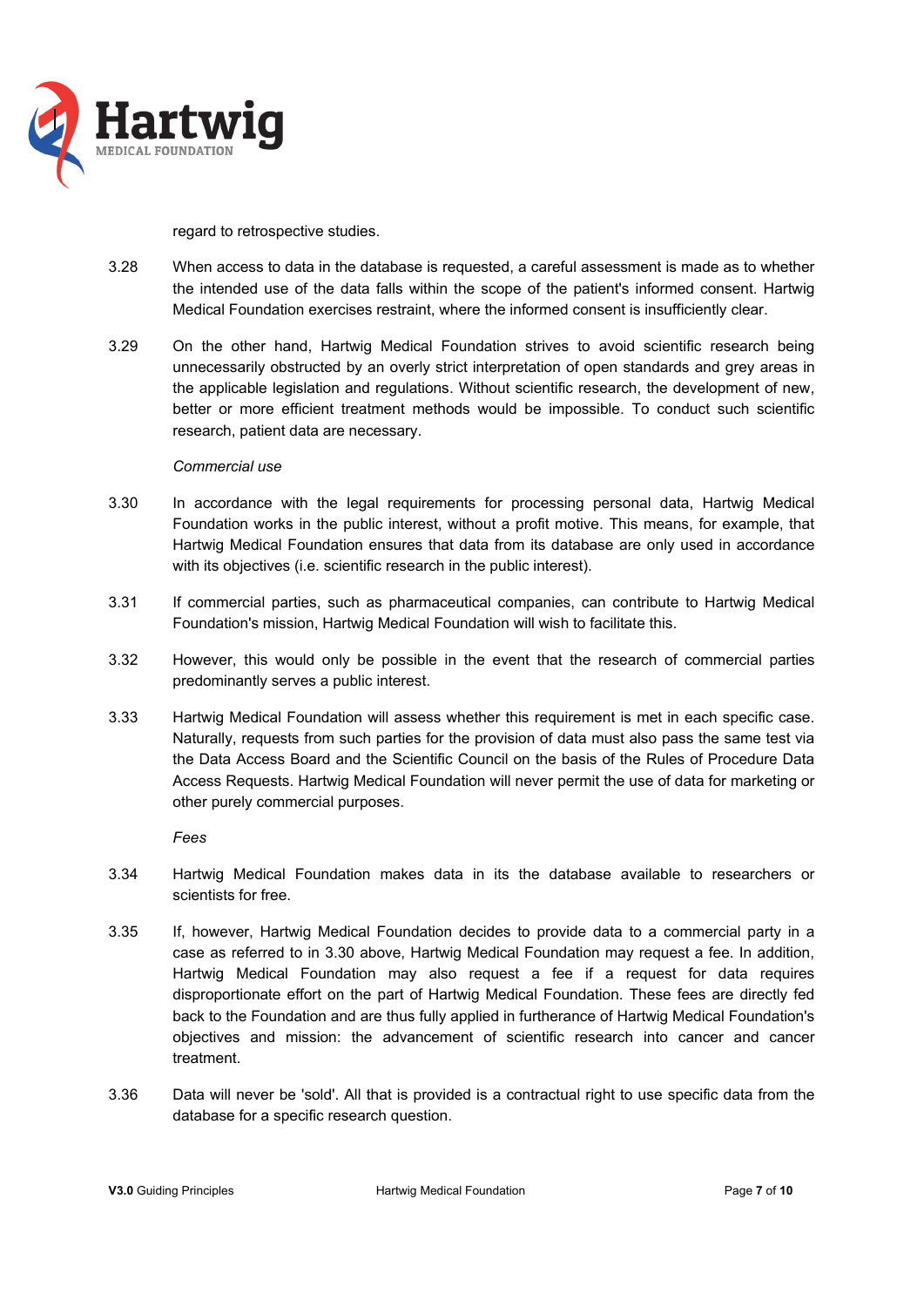

#### *Patients' control options*

- 3.37 The basic principle is that, at all times, the patient retains control of the data relating to him or her.
- 3.38 Specifically, this means that a patient always has the option of accessing his or her data, having it deleted from the database, withdraw consent previously given and object to the further use of the data. When a patient decides to withdraw his/her consent or to have deleted his/her data from the database, this only has future effect. This means that Hartwig Medical Foundation will delete the patient's data from the database and will no longer use it. However, it is not possible for Hartwig Medical Foundation to undue previous use of this patients data by Hartwig Medical Foundation and/or researchers to whom the data of this patient have been made available further to a data access request.
- 3.39 As Hartwig Medical Foundation itself has no direct contact with the patient (Hartwig Medical Foundation does not know from which patients it stores personal data in the database, as all these data is encoded), the hospitals, treatment centers and research institutions that provide Hartwig Medical Foundation with the data have an essential role in offering and implementing the control options to the patients. In this respect, Hartwig Medical foundation makes arrangements with the involved hospitals, treatment centers and research institutions.

### **Legal sphere**

- 3.40 Hartwig Medical Foundation takes a great deal of care in setting up, using and providing access to the database. Hartwig Medical Foundation knows and respects its legal limits and what it can and cannot do under, inter alia, the General Data Protection Regulation ("**GDPR**"), the Dutch General Data Protection Regulation Implementation Act (*Uitvoeringswet Algemene verordening gegevensbescherming*) ("**UAVG**") and the Medical Treatment Contracts Act (*Wet op de geneeskundige behandelingsovereenkomst*). Hartwig Medical Foundation has its methods legally assessed in collaboration with a designated team of attorneys.
- 3.41 In the event that Hartwig Medical Foundation encounters grey areas in the legislation and regulations, it carefully assesses the limits of what is permissible where that is necessary to advance cancer research and development. In doing so, Hartwig Medical Foundation applies the following principles in any event:
	- patients' right to privacy is always respected. Personal data are processed in a careful and transparent manner;
	- the technical and organizational protection and security of data is essential;
	- data are processed in encoded form, so that Hartwig Medical Foundation will not independently be able to identify the patients whose data it is managing;
	- the data used are adequate, up to date, relevant and not excessive;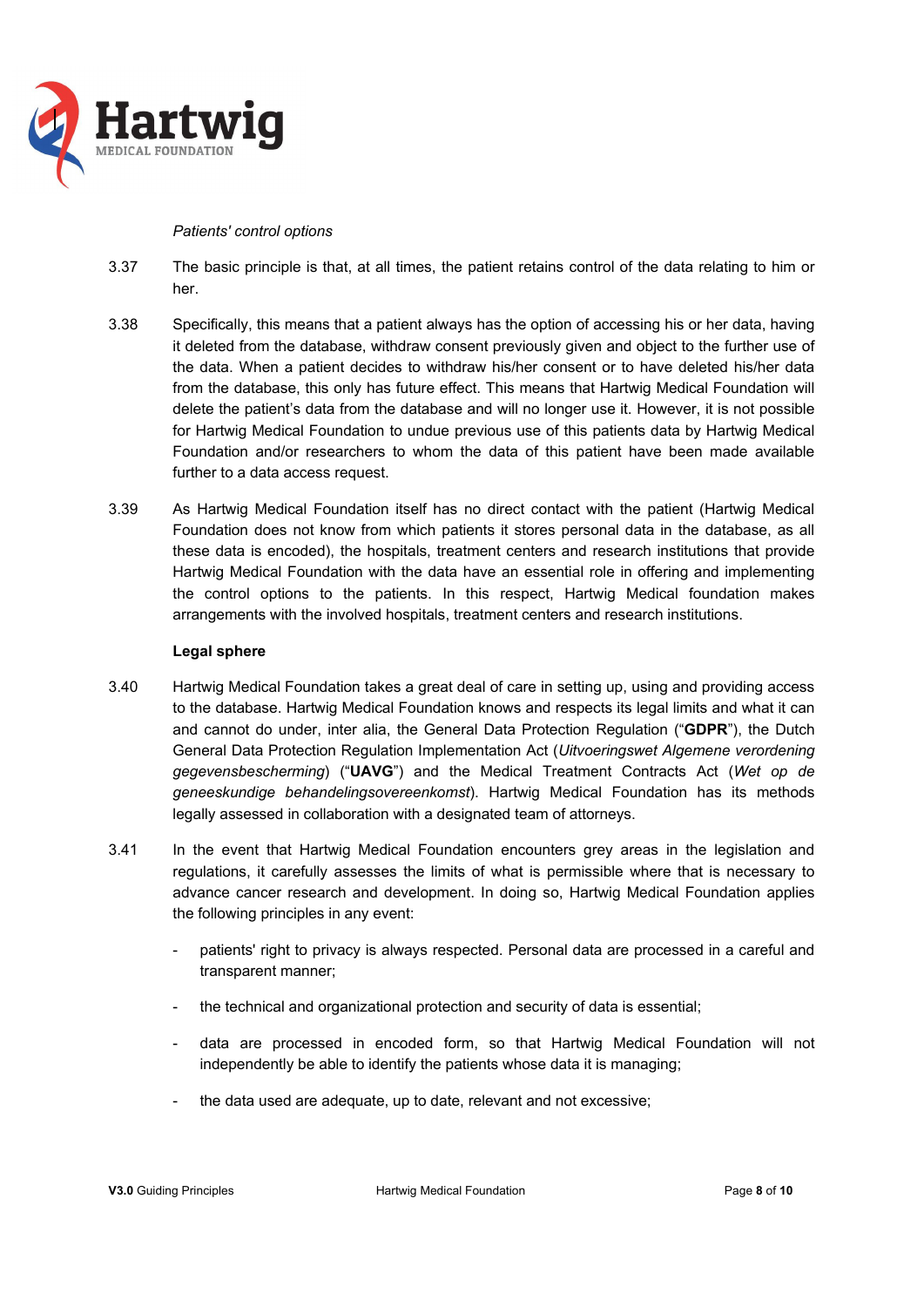

- Hartwig Medical Foundation uses and/or provides data from the database exclusively for the purposes for which Hartwig Medical Foundation received the data. Therefore, data are always used to foster advances in cancer treatment and research. The data provided or stored never exceed what is necessary for those purposes;
- in principle, Hartwig Medical Foundation only processes data on the basis of informed consent of the patient. Because Hartwig Medical Foundation has no direct contact with the patient, Hartwig Medical Foundation ensures that the parties providing the data, such as hospitals and treatment centers, have obtained such informed consent. The agreements concluded by Hartwig Medical Foundation contain various provisions in that respect – also to enable Hartwig Medical Foundation to comply with its obligations under the GDPR and the UAVG. If — as regards prospective studies — no valid consent has been obtained, Hartwig Medical Foundation cannot and will not proceed to store or provide patient data until the moment that sufficient informed consent that covers the processing has been obtained. Where retrospective studies are concerned, Hartwig Medical Foundation applies the principles described in paragraphs 3.24 above;
- Hartwig Medical Foundation ensures that data are processed within the European Union (**EU**) as far as possible. If it is necessary to take the data outside the EU (for example if it makes data available to foreign researchers), Hartwig Medical Foundation will guarantee a sufficient security level for the data. The receiving party must, at the very least, comply with all data protection principles that apply within the EU.
- 3.42 As well as complying with the applicable legislation and regulations, Hartwig Medical Foundation seeks alignment with codes of conduct drafted on a self-regulation basis, such as 'Human Tissue and Medical Research: Code of Conduct for Responsible Use' (*Code Verantwoord omgaan met lichaamsmateriaal ten behoeve van wetenschappelijk onderzoek*) drawn up by the Foundation Federation of Dutch Medical Scientific Societies. As long as it does not interfere with Hartwig Medical Foundation's mission, Hartwig Medical Foundation applies the 'best practice' principle when handling data, thus doing more rather than less where possible, even when less is permissible.

### **Contractual sphere**

- 3.43 As long as it is in line with Hartwig Medical Foundation's mission and core values, Hartwig Medical Foundation applies the basic principle that data from the database should be accessible to everyone.
- 3.44 Partners must share and conform to Hartwig Medical Foundation's core values and must agree to the strict conditions that Hartwig Medical Foundation imposes with regard to patient privacy and data protection.
- 3.45 Hartwig Medical Foundation also safeguards its core values contractually, by, for example, making clear arrangements about matters as data use in its collaboration agreements and license agreements. In addition, the Rules of Procedure Data Access Requests are